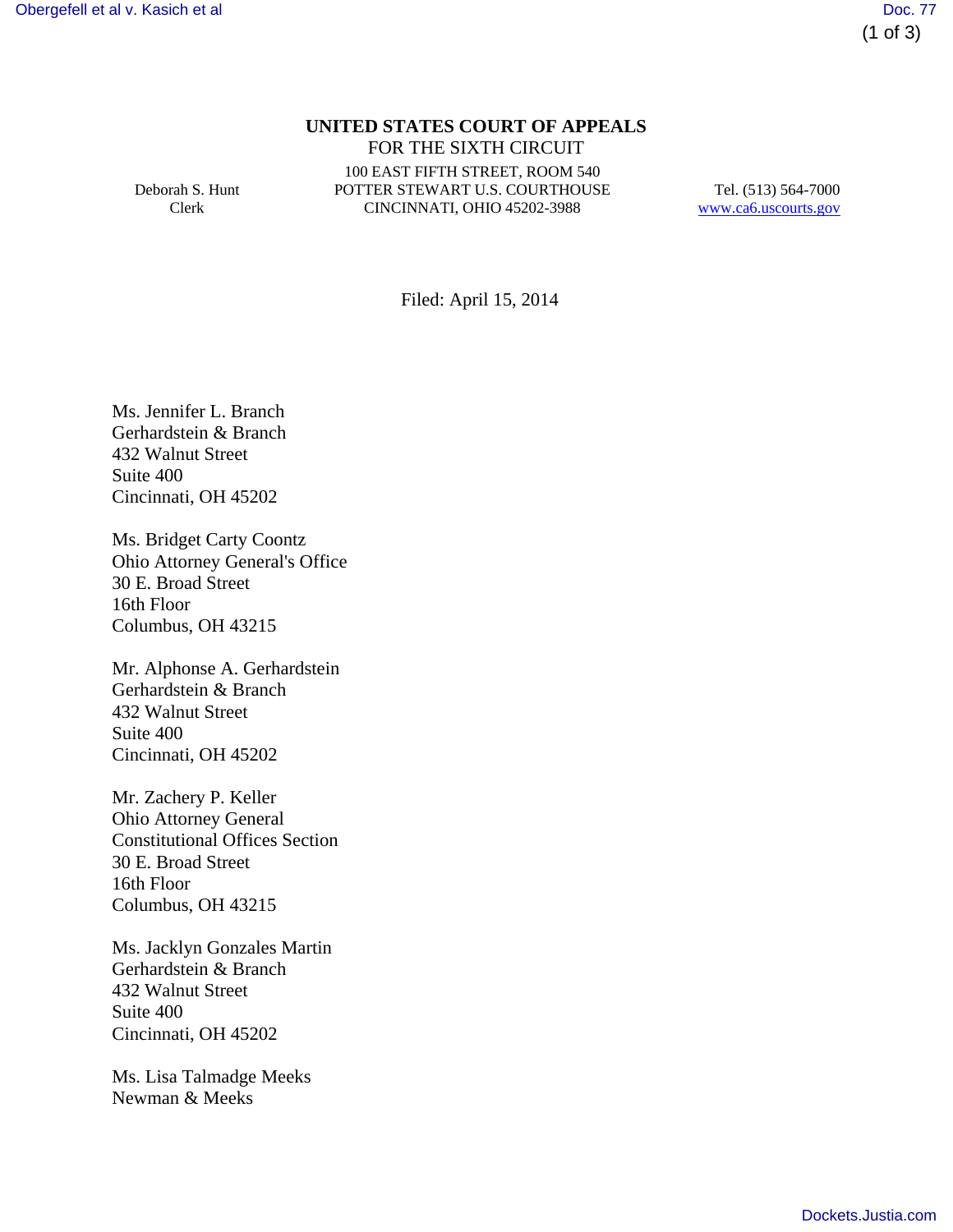215 E. Ninth Street Suite 650 Cincinnati, OH 45202

> Re: Case No. 14-3057*, James Obergefell, et al v. Lance D. Himes* Originating Case No. : 1:13-cv-00501

Dear Sir or Madam,

 The Court issued the enclosed Order today in this case. \*\*Please note the official caption shown below should now be used on all documents submitted to this Court.

Sincerely yours,

s/Cheryl Borkowski Case Manager Direct Dial No. 513-564-7035

cc: Mr. John P. Hehman

Enclosure

OFFICIAL CAPTION FOR 14-3057:

#### JAMES OBERGEFELL; JOHN ARTHUR; DAVID BRIAN MICHENER; ROBERT GRUNN

Plaintiffs - Appellees

v.

LANCE D. HIMES, In his official capacity as the Interim Director of the Ohio Department of Health

Defendant - Appellant

CAMILLE JONES

Defendant